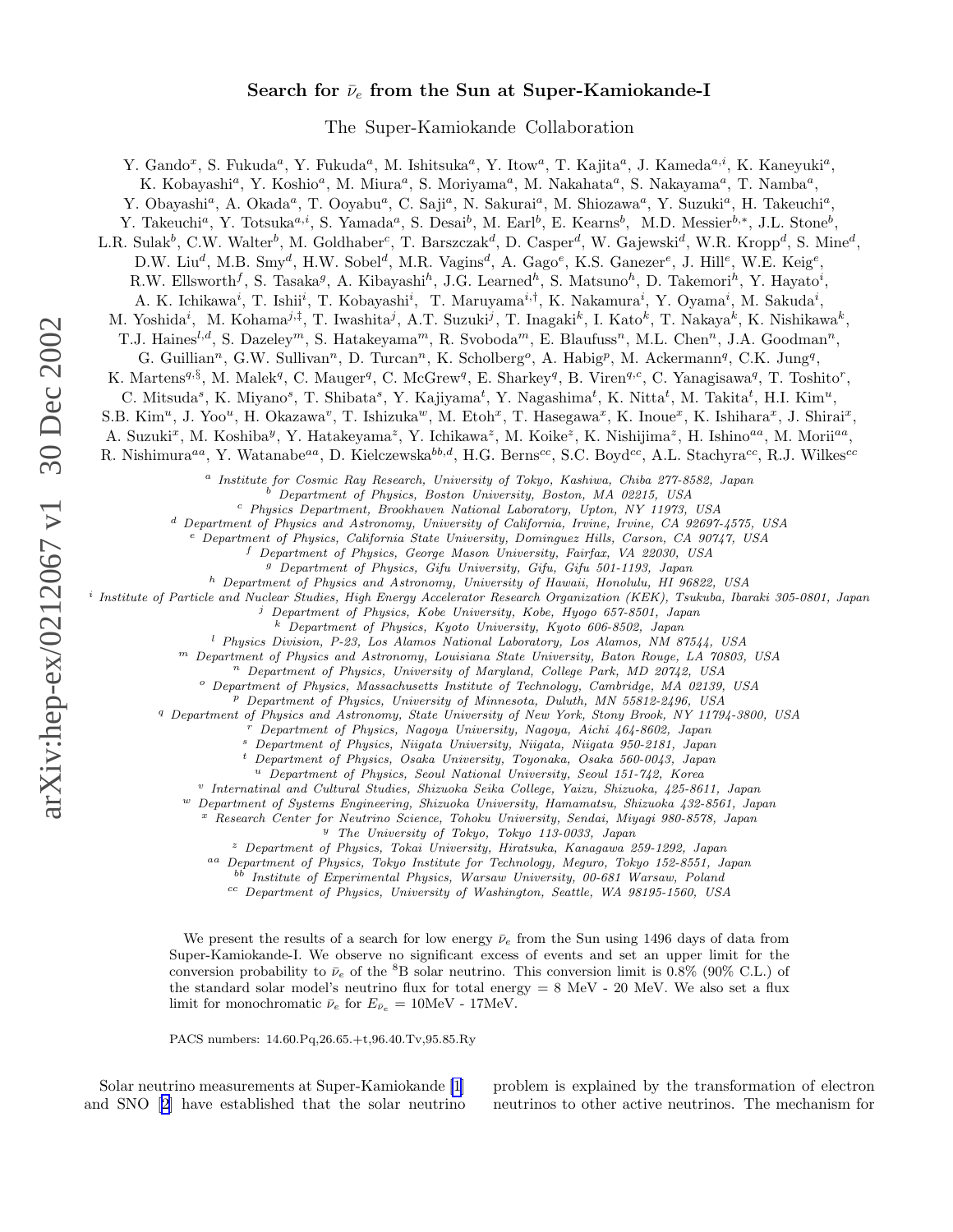this transformation is generally assumed to be via neutrino flavor oscillations from  $\nu_e$  to some superposition of  $\nu_{\mu}$  and  $\nu_{\tau}$ . However, measurements reported so far do not rule out the possibility that some of the  $\nu_e$  transform to antiparticles  $(\bar{\nu}_{\mu}, \bar{\nu}_{\tau})$ . In the so-called "hybrid models" [[3\]](#page-4-0), spin flavor precession(SFP) and oscillation can transform solar neutrinos to  $\bar{\nu}_e$  if the neutrino is Majorana, it has large magnetic moment, and the Sun has a large magnetic field. If the neutrino has a magnetic moment, there are two conversion scenarios: the neutrino is a Dirac particle or a Majorana particle. In the Dirac neutrino case,  $\nu_e^L$  changes to  $\nu_e^R$  by spin magnetic moment transition. The  $\nu_e^R$  is a sterile neutrino. On the other hand, in the case of the Majorana neutrino, SFP causes  $\nu_e \rightarrow \bar{\nu}_{\mu,\tau}$ . Neutrino oscillation then yields  $\bar{\nu}_{\mu,\tau} \rightarrow \bar{\nu}_e$ . Solar  $\bar{\nu}_e$  could also originate from neutrino decay [[4\]](#page-4-0). In this paper, we present a search for  $\bar{\nu}_e$  from the Sun.

The inverse beta decay process,  $\bar{\nu}_e + p \rightarrow n + e^+$  is predominant for  $\bar{\nu}_e$  interaction in Super-Kamiokande (SK). The positron energy is related to the neutrino energy by:  $E_{e^+} \approx E_{\bar{\nu}_e} - 1.3$  MeV. The positron angular distribution relative to the incident  $\bar{\nu}_e$  direction is nearly flat with a small energy dependent slope [\[5](#page-4-0)], which is in contrast to the sharply forward peaked elastic scattering distribution. The difference between these distributions can be used to separate solar neutrino events from  $\bar{\nu}_e$  events.

Super-Kamiokande is a 22.5kton fiducial volume water Cherenkov detector, located in the Kamioka mine in Gifu, Japan. The 1496 live days of solar neutrino data from Super-Kamiokande-I were collected between May 31, 1996, and July 15, 2001. A detailed description of SK can be found elsewhere [[1, 6\]](#page-4-0). The dominant backgrounds to the solar neutrino signal are <sup>222</sup>Rn in the water, external gamma rays and muon-induced spallation products. Background reduction is carried out in the following steps: first reduction, spallation cut, second reduction, and external  $\gamma$ -ray cut. The first reduction removes events from electronic noise and other nonphysical sources, and events with poorly reconstructed vertices. The spallation cut removes events due to radioisotopes (X) produced by cosmic ray muon interactions with water:  $\mu +^{16} O \rightarrow \mu + X$ . These radio-isotopes are called "spallation products." The spallation products have lifetimes from 0.001 to 14 sec, and emit  $\beta$  and  $\gamma$  rays. We cut these events using likelihood functions based on time, position, and muon pulse height. The time and position likelihood functions are measures of the proximity of a candidate event to a muon track, while the pulse height likelihood function measures the likelihood that a muon produced a shower. These three likelihood functions are used together to discriminate against spallation events [[6\]](#page-4-0). The second reduction removes events with poor vertex fit quality and diffuse Cherenkov ring patterns, both characteristics of low-energy background events. The external  $\gamma$ -ray cut removes events due to  $\gamma$ rays from the surrounding rock and PMTs etc.. Fig. 1 shows the energy spectrum after each reduction step.

At SK, a positron from inverse beta decay is indistin-



FIG. 1: Energy spectrum after each reduction step. The solid curve shows the expected  $\bar{\nu}_e$  spectrum after application of all cuts, assuming all neutrinos convert to  $\bar{\nu}_e$ 's.

guishable from an electron or gamma ray because the delayed 2.2 MeV gamma ray from  $n + p \rightarrow d + \gamma$  is below the detector's energy threshold. In order to remove elastic scattering events due to solar neutrinos, we cut events with  $\cos\theta_{\rm sun} \geq 0.5$ , where  $\theta_{\rm sun}$  is the event direction with respect to the direction from the Sun. The region  $\cos \theta_{\rm sun} < 0.5$  would be occupied by solar  $\bar{\nu}_e$  event, in addition to known background sources which could not be removed by the standard data reduction. For E  $\lesssim$  8 MeV most background events are due to radioactivity in the detector materials (such as  $222Rn$ ). Spallation accounts for a small fraction of background events in this region. In contrast, for  $E \geq 8$  MeV, most background events are produced by spallation.

The spallation cut used in the data reduction efficiently removes short-lifetime spallation products. This cut also removes ~90% of long-lifetime products such as  $^{16}_{7}N$  ( $\tau_{\frac{1}{2}}$ ) = 7.1 sec) and  $\frac{11}{4}$ Be ( $\tau_{\frac{1}{2}}$  = 13.8 sec). Event by event removal of the remaining  $\sim 10\%$  of these events is impractical because this introduces large dead time. However, we can estimate the contribution of such events to the post-reduction data sample using a statistical subtraction technique. First, we made a time distribution of muon events preceding each low energy event by up to 200 seconds (Fig.  $2(A)$ ). Since the average muon rate at SK is  $\approx 2.5$  Hz, there is an average of  $\approx 500$  events for each low energy event. If the low energy event is due to a long lifetime spallation product, its event time will be correlated with one of the ∼500 preceding muon events. If this is not the case, then its event time will be uncorrelated with all of the muon events. To estimate the number of  $\mu$  responsible for spallation events, we have to subtract the number of  $\mu$  which did not make spallation events from this distribution. In order to perform this subtraction, we made a sample of artificial events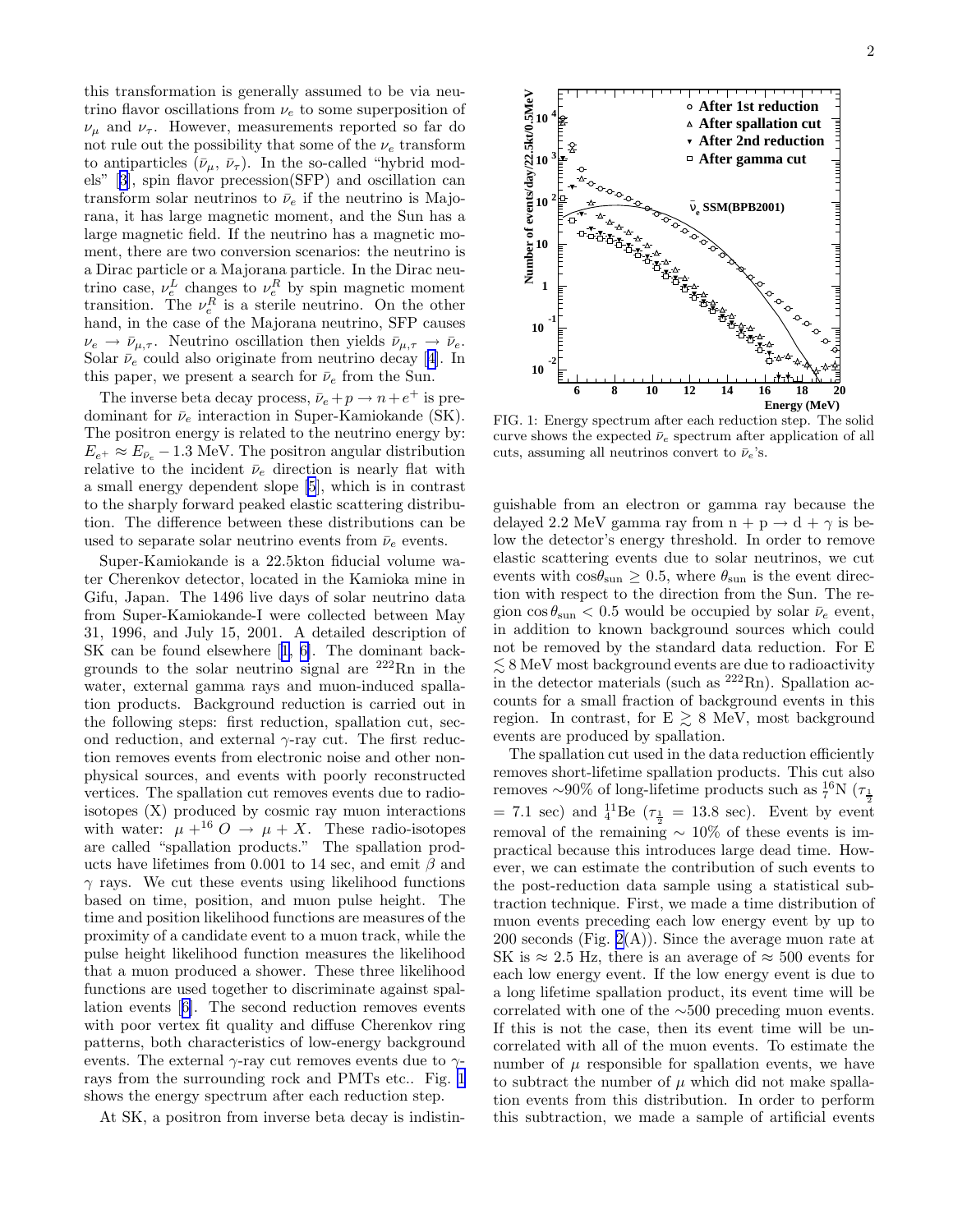<span id="page-2-0"></span>distributed randomly in space and time. We applied the spallation cut to the random events as in the actual data sample in order to account for biases introduced by this cut. The muon time distribution of the random sample is shown in Fig. 2(B). The dip near Delta-T = 0 is due to the accidental loss of events by the spallation cut. To estimate the number of muons which made spallation products, distribution (B) with suitable normalization is subtracted from distribution (A). The number of muon events in the delta- $T = 100$  sec - 200 sec region is used as a normalization factor because the contamination from muons which make spallation products is negligible in this region. The number of spallation events is estimated by

$$
Spa = N_{0-50sec}^{observed} - N_{0-50sec}^{random} \times \frac{N_{100-200sec}^{observed}}{N_{100-200sec}^{random}} \times \frac{N_{000-200sec}^{observed}}{N_{100-200sec}^{random}}
$$

 $N_{0-50sec}^{observed}$  is the number of muon events within 50 seconds preceding the observed events, while  $N_{0-50sec}^{random}$  is the corresponding number for random events.  $N_{100-200sec}^{observed}$  and  $N_{100-200sec}^{random}$  are similarly defined, but with a timing window of 100 to 200 seconds preceding the events. For 8.0- 20.0 MeV, and  $\cos \theta_{\rm sun} \leq 0.5$ , the number of estimated spallation background events is  $(2.80 \pm 0.20) \times 10^4$ . The number of observed  $\bar{\nu}_e$  candidate events is 29781, so the ratio of spallation events to observed events is  $(93\pm7)\%$ . The spallation contamination in each energy bin is shown in Fig. 3.



FIG. 2: (A):  $\mu$  delta-T distribution before observed events (B): Before random events (C): The delta-T distribution of events caused by spallation products (A)−scaled(B).

The energy spectrum of the solar  $\bar{\nu}_e$  is not known because the mechanism for  $\bar{\nu}_e$  creation is not known. Even



FIG. 3: Spallation contamination in each energy bin. The horizontal axis shows the total energy in MeV and the vertical axis shows the ratio of spallation events to observed events in percent.

if one assumes the SFP-oscillation hybrid model, the energy spectrum depends on  $\mu_{\nu} \times B_{\text{Solar}}$ ,  $\delta m^2$  and  $\sin^2(2\theta)$ , none of which is known precisely, if at all. In order to deal with this ambiguity, we have chosen two spectrum models: the <sup>8</sup>B neutrino spectrum [[7\]](#page-4-0) and monochromatic (spectrum independent analysis).

For the <sup>8</sup>B spectrum dependent analysis, we obtain an upper limit on the solar  $\bar{\nu}_e$  flux by comparing the observed number of events outside of the elastic scattering peak (cos  $\theta_{\rm sun} \leq 0.5$ ) with the expected number of  $\bar{\nu}_e$ events assuming that all <sup>8</sup>B neutrinos convert to  $\bar{\nu}_e$ . The expected number is obtained by Monte Carlo simulation of solar  $\bar{\nu}_e$  interaction with the detector. The SSM  ${}^{8}B$ neutrino flux was assumed  $(5.05 \times 10^6 / \text{cm}^2/\text{sec})$ . The solid lines in Fig.4 show 90% C.L. limits on the  $\bar{\nu}_e$  flux before statistical spallation subtraction. The dashed lines show the limits after statistical subtraction (only for E  $> 8$  MeV). The combined upper limit for 8 MeV  $\lt E \lt$ 20 MeV is 0.8% of the SSM neutrino flux.

Some authors have indicated that the positron angular distribution may be useful for the search for  $\bar{\nu}_e$  in the SK data (e.g. [\[9](#page-4-0), [10\]](#page-4-0)). Taking  $\theta$  as the opening angle between the positron and neutrino momenta,  $\cos \theta$  is distributed as  $f(\cos \theta) = 0.5 \times (1 + \alpha \times \cos \theta)$ , where  $\alpha$  is a monotonically increasing function of neutrino energy (except near threshold), and  $\alpha \leq 0$  for  $E_{\nu} \leq 13$  MeV and  $\geq 0$  above this [\[5](#page-4-0)]. At the lowest neutrino energies,  $f(\cos \theta)$  has sufficient slope to be useful for the  $\bar{\nu}_e$  search.  $\bar{\nu}_e$  events with the predicted cos  $\theta$  distribution were input to a detector simulator to obtain the expected positron angular distribution. The resulting distribution has the same form as above. The fitted value of  $\alpha$  is -0.076 at  $E_{\text{total}} = 5$  - 6 MeV, 0.107 at  $E_{\text{total}} = 12$  - 20 MeV, and crosses 0 at  $\sim$  9 MeV.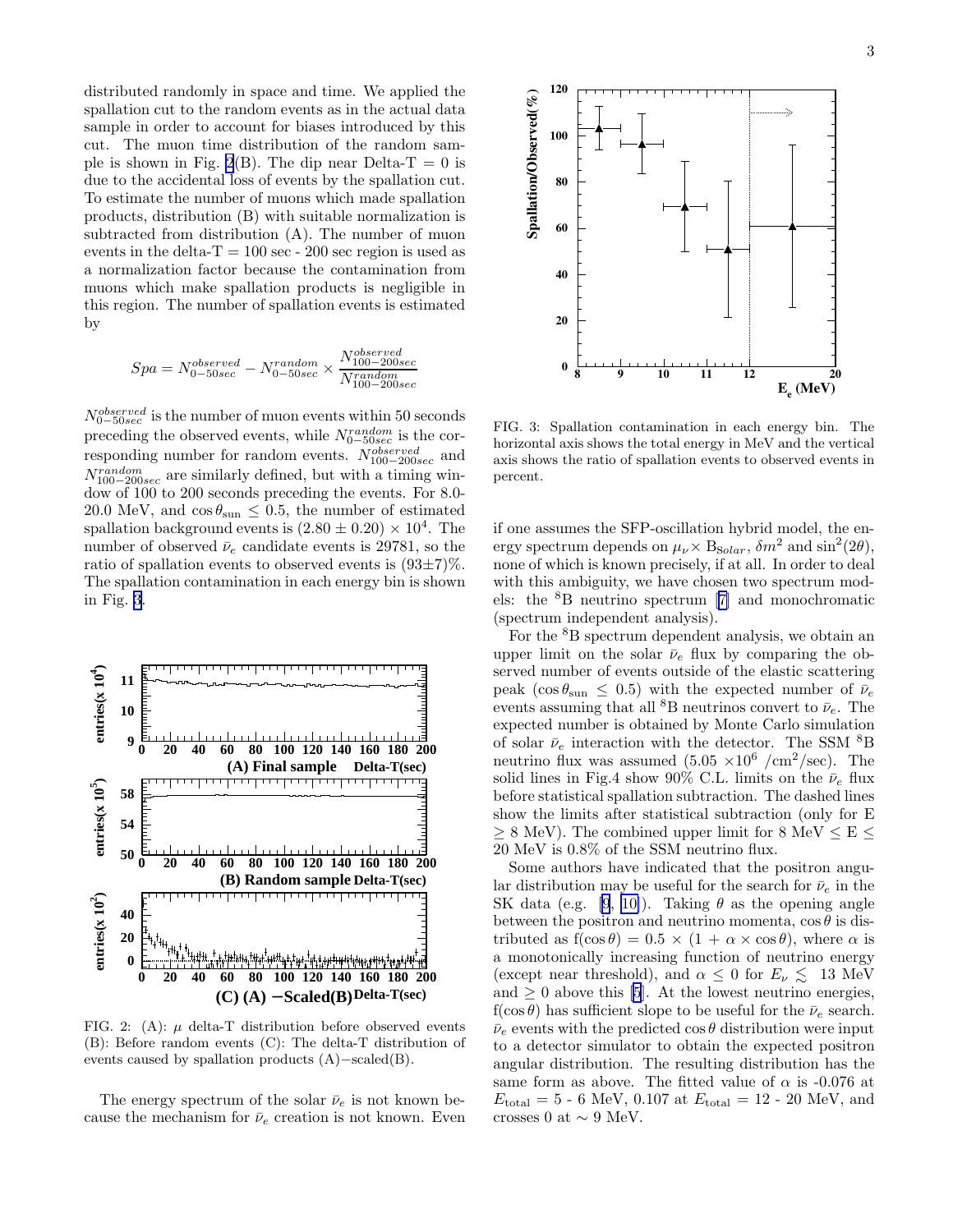Solar neutrino elastic scattering is one of the backgrounds for this analysis. Almost all such events have  $\cos \theta_{\rm sun} > 0.5$ , so events with  $\cos \theta_{\rm sun} > 0.5$  are cut. We also subtract the small amount of spill-over into  $\cos \theta_{\rm sun}$ ≤ 0.5 using Monte Carlo simulation (∼5% for 5-20MeV). Another background is due to  ${}^{18}O(\nu_e;e)^{18}$ F [\[11](#page-4-0)]. There is only a small number of events from this source  $(0.03\%$  $\sim$  2%, depending on energy), but electrons from this process, like the low-energy  $\bar{\nu}_e$ , have negative slope in their angular distribution. So they are subtracted from the data. The  $\nu_e$  flux is taken as the charged current flux value from SNO,  $1.76 \times 10^6$  /cm<sup>2</sup>/sec [\[12](#page-4-0)].

A  $\bar{\nu}_e$  upper limit is obtained using a probability test with the slope of the  $\cos \theta$  distribution serving as a constraint. This test is based on a  $\chi^2$  test with  $\chi^2$ defined as follows:

$$
\sum_{i=1}^{N_{\cos}} \left\{ \frac{N_i^{data} - N_i^{el} - N_i^{18} - \alpha N_i^{p_e} - \beta N_i^{BG} (1 + \gamma \cos \theta_{\text{sun}})}{\sigma_i^{stat.}} \right\}
$$

$$
+ \left( \frac{\gamma}{\frac{S_{\text{inst}}}{\sigma_{\text{sun}}} \right)^2
$$

 $\sigma^{syst.}_{i}$ 

 $N_{\text{cos}} (= 30)$  is the number of angular bins for  $\cos \theta_{\text{sun}} \leq$ 0.5,  $N_i^{data}$  is the number of observed data events,  $\sigma_i^{stat}$ . is the statistical error of the observed data,  $N_i^{el}$  is the i expected number of elastic scattering events,  $N_i^{^{18}O}$  is the expected number of events from the  ${}^{18}O(\nu_{e};e)^{18}$ F reac-<br>tion  $N^{\overline{\nu}e}$  is the number of  $\overline{\nu}$  events  $N^{BG}$  is the number tion,  $N_i^{\bar{\nu}_e}$  is the number of  $\bar{\nu}_e$  events,  $N_i^{BG}$  is the number from,  $N_i$  is the number of  $\nu_e$  events,  $N_i$  is the number<br>of all other background events that are uncorrelated in direction with the Sun.  $N_i^{el}$  and  $N_i^{^{18}O}$  are both  $\lesssim 2\%$ of  $N_i^{data}$ , and the systematic errors of these terms are negligible.  $\sigma_i^{syst.}$  is the systematic error of the shape of the background and  $\gamma$  is the parameter that takes this into account.  $\beta$  parameterizes the amount of such background events. We selected  $\beta$  and  $\gamma$  which minimizes  $\chi^2$ for each  $\alpha$ . A 1-parameter  $\chi^2$  is input to a probability function. From this analysis, we set a 90% C.L. upper limit for each energy bin. The dotted lines in Fig. 4 show the result.

The analysis above assumes that the  $\bar{\nu}_e$ 's originate from <sup>8</sup>B solar neutrinos. We also generalized our search by assuming a monochromatic  $\bar{\nu}_e$  source at each energy and set a conservative  $\bar{\nu}_e$  flux upper limit. The interaction of such  $\bar{\nu}_e$  with the detector was simulated, and standard data reduction cuts were applied. The positron spectrum is well described by a Gaussian. We then counted the number of events in the data in the  $\pm 1\sigma$ range of this Gaussian. We took this number to be the number of events due to monochromatic  $\bar{\nu}_e$ , and we obtained an upper limit. This upper limit is very conservative because we do not take account of the large spillover from lower energy bins that is implied by the sharply falling spectrum seen in the data. We also obtained limits after statistical subtraction of long lifetime spallation events. The 90% C.L. limits are shown in Fig[5.](#page-4-0)



FIG. 4: Summary of  $\bar{\nu}_e$  limits. The horizontal axis shows total positron energy in MeV and the vertical axis shows the 90% C.L.  $\bar{\nu}_e$  rate normalize to the SSM  $\nu_e$  rate. The solid lines show the 90% C.L. limit ratio. The dashed lines show the limit after statistical subtraction of the spallation background. The dotted lines show the result from the angular distribution analysis.

In summary, a search for  $\bar{\nu}_e$  flux from the Sun was performed using all 1496 live days of solar neutrino data from Super-Kamiokande-I. Using the <sup>8</sup>B and monochromatic energy spectra, 90% C.L. upper limits were set for the solar  $\bar{\nu}_e$  flux. For the <sup>8</sup>B spectrum, the upper limit to the flux was  $0.8\%$  of the SSM  $\nu_e$  flux prediction for  $E_{total} = 8.0{\text -}20.0$ MeV. This can be compared with the Kamiokande result of 4.5% [[13\]](#page-4-0). For  $\bar{\nu}_e$  fluxes with various monochromatic energies, the resulting upper limits are shown in Fig. [5.](#page-4-0)

## Acknowledgments

The authors acknowledge the cooperation of the Kamioka Mining and Smelting Company. The Super-Kamiokande has been built and operated from funding by the Japanese Ministry of Education, Culture, Sports, Science and Technology, the U.S. Department of Energy, and the U.S. National Science Foundation. This work was partially supported by the Korean Research Foundation (BK21) and the Korea Ministry of Science and Technology.